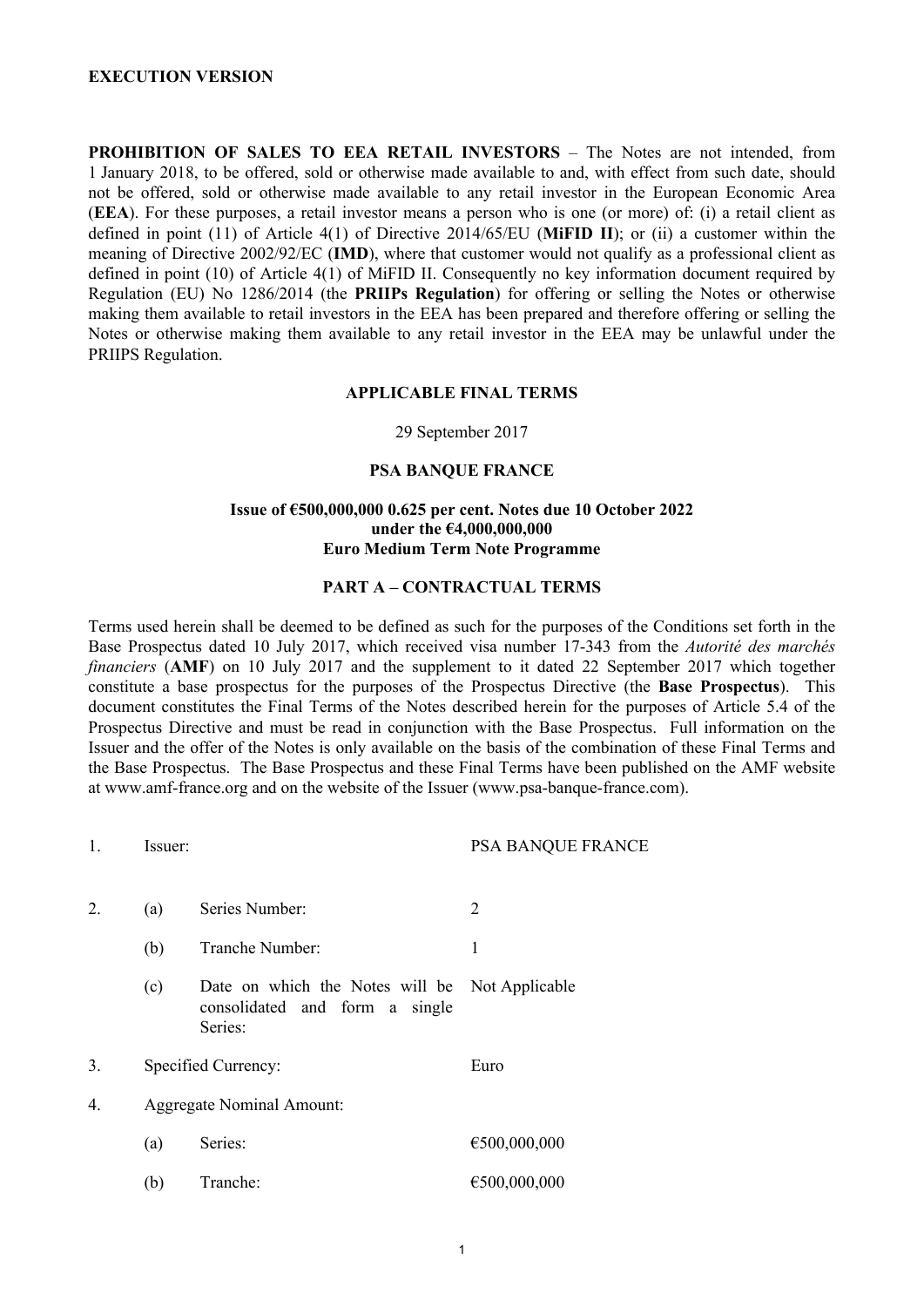| 5.  | <b>Issue Price:</b>                                                           |                                                                                                  | 99.501 per cent. of the Aggregate Nominal Amount                                                                                                                                     |
|-----|-------------------------------------------------------------------------------|--------------------------------------------------------------------------------------------------|--------------------------------------------------------------------------------------------------------------------------------------------------------------------------------------|
| 6.  | (a)                                                                           | Specified Denominations:                                                                         | €100,000 and integral multiples of €1,000 in excess<br>thereof up to and including $£199,000$ . No Notes in<br>definitive form will be issued with a denomination<br>above €199,000. |
|     | (b)                                                                           | Calculation Amount (in relation to<br>calculation of interest in global form<br>see Conditions): | €1,000                                                                                                                                                                               |
| 7.  | (a)                                                                           | Issue Date:                                                                                      | 10 October 2017                                                                                                                                                                      |
|     | (b)                                                                           | <b>Interest Commencement Date:</b>                                                               | <b>Issue Date</b>                                                                                                                                                                    |
| 8.  | <b>Maturity Date:</b>                                                         |                                                                                                  | 10 October 2022                                                                                                                                                                      |
| 9.  | <b>Interest Basis:</b>                                                        |                                                                                                  | 0.625 per cent. per annum Fixed Rate (see paragraph<br>13 below)                                                                                                                     |
| 10. | Redemption Basis:                                                             |                                                                                                  | Subject to any purchase and cancellation or early<br>redemption, the Notes will be redeemed on the<br>Maturity Date at 100 per cent. of their nominal<br>amount                      |
| 11. | Put/Call Options:                                                             |                                                                                                  | Not Applicable                                                                                                                                                                       |
| 12. | authorisations<br>Dates<br>of corporate<br>for<br>issuance of Notes obtained: |                                                                                                  | Resolution of the Board of Directors (Conseil<br>d'administration) of the Issuer dated 19 May 2017<br>and a Décision d'émission d'obligations dated 27<br>September 2017             |

# **PROVISIONS RELATING TO INTEREST (IF ANY) PAYABLE**

| 13. | <b>Fixed Rate Note Provisions</b> |                                                                                                                                                 | Applicable                                                                                             |  |
|-----|-----------------------------------|-------------------------------------------------------------------------------------------------------------------------------------------------|--------------------------------------------------------------------------------------------------------|--|
|     | (a)                               | Rate of Interest:                                                                                                                               | 0.625 per cent. per annum payable in arrear on each<br><b>Interest Payment Date</b>                    |  |
|     | (b)                               | Interest Payment Date(s):                                                                                                                       | 10 October in each year from and including<br>10 October 2018 up to and including the Maturity<br>Date |  |
|     | (c)                               | Fixed Coupon Amount(s) for Notes<br>in definitive form (and in relation to<br>in global<br><b>Notes</b><br>form<br>see<br>Conditions):          | $\epsilon$ 6.25 per Calculation Amount                                                                 |  |
|     | (d)                               | Broken Amount(s) for Notes in Not Applicable<br>definitive form (and in relation to<br>in global<br><b>Notes</b><br>form<br>see<br>Conditions): |                                                                                                        |  |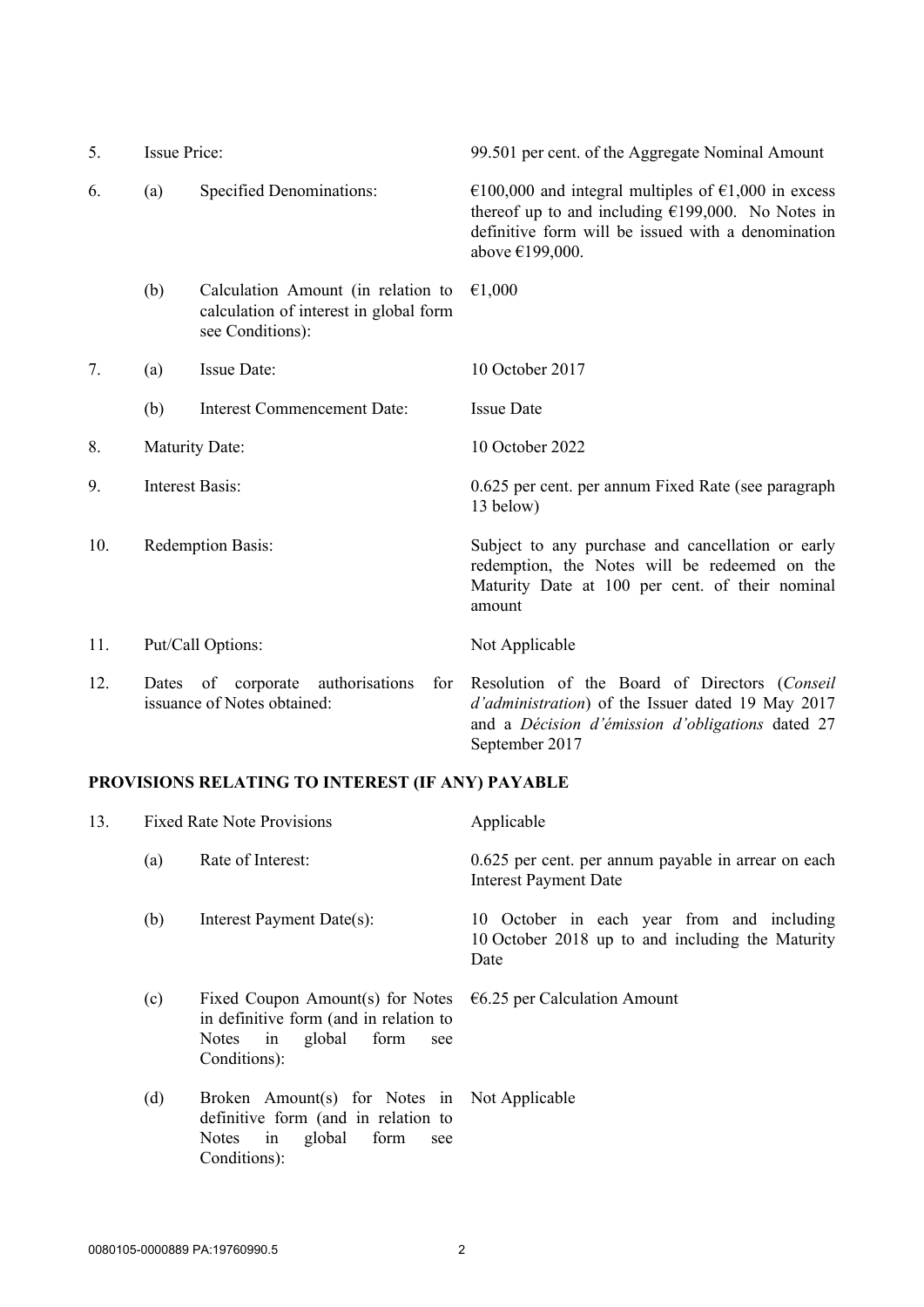|     | (e) | Day Count Fraction:                  | Actual/Actual (ICMA)    |
|-----|-----|--------------------------------------|-------------------------|
|     | (f) | Determination Date(s):               | 10 October in each year |
| 14. |     | <b>Floating Rate Note Provisions</b> | Not Applicable          |
| 15. |     | Zero Coupon Note Provisions          | Not Applicable          |

# PROVISIONS RELATING TO REDEMPTION

| 16. | periods for Condition<br>Notice<br>Redemption for tax reasons:                                                                      | $6.2 -$ Minimum period: 30 days<br>Maximum period: 60 days |
|-----|-------------------------------------------------------------------------------------------------------------------------------------|------------------------------------------------------------|
| 17. | Issuer Call:                                                                                                                        | Not Applicable                                             |
| 18. | Investor Put:                                                                                                                       | Not Applicable                                             |
| 19. | Final Redemption Amount:                                                                                                            | $€1,000$ per Calculation Amount                            |
| 20. | Early Redemption Amount payable on $\epsilon$ 1,000 per Calculation Amount<br>redemption for tax reasons or on event of<br>default: |                                                            |

# **GENERAL PROVISIONS APPLICABLE TO THE NOTES**

21. Form of Notes:

 $(b)$ 

 $\omega$ 

 $(a)$ Form: Temporary Global Note exchangeable for a Permanent Global Note which is exchangeable for Definitive Notes upon an Exchange Event

Yes

 $22.$ Additional Financial Centre(s):

23. Talons for future Coupons to be attached to N<sub>o</sub> Definitive Notes:

New Global Note:

Signed on behalf of PSA BANQU RANCE: Catherine NOGUIER Duly authorised

Chystophe BLANCAL

Not Applicable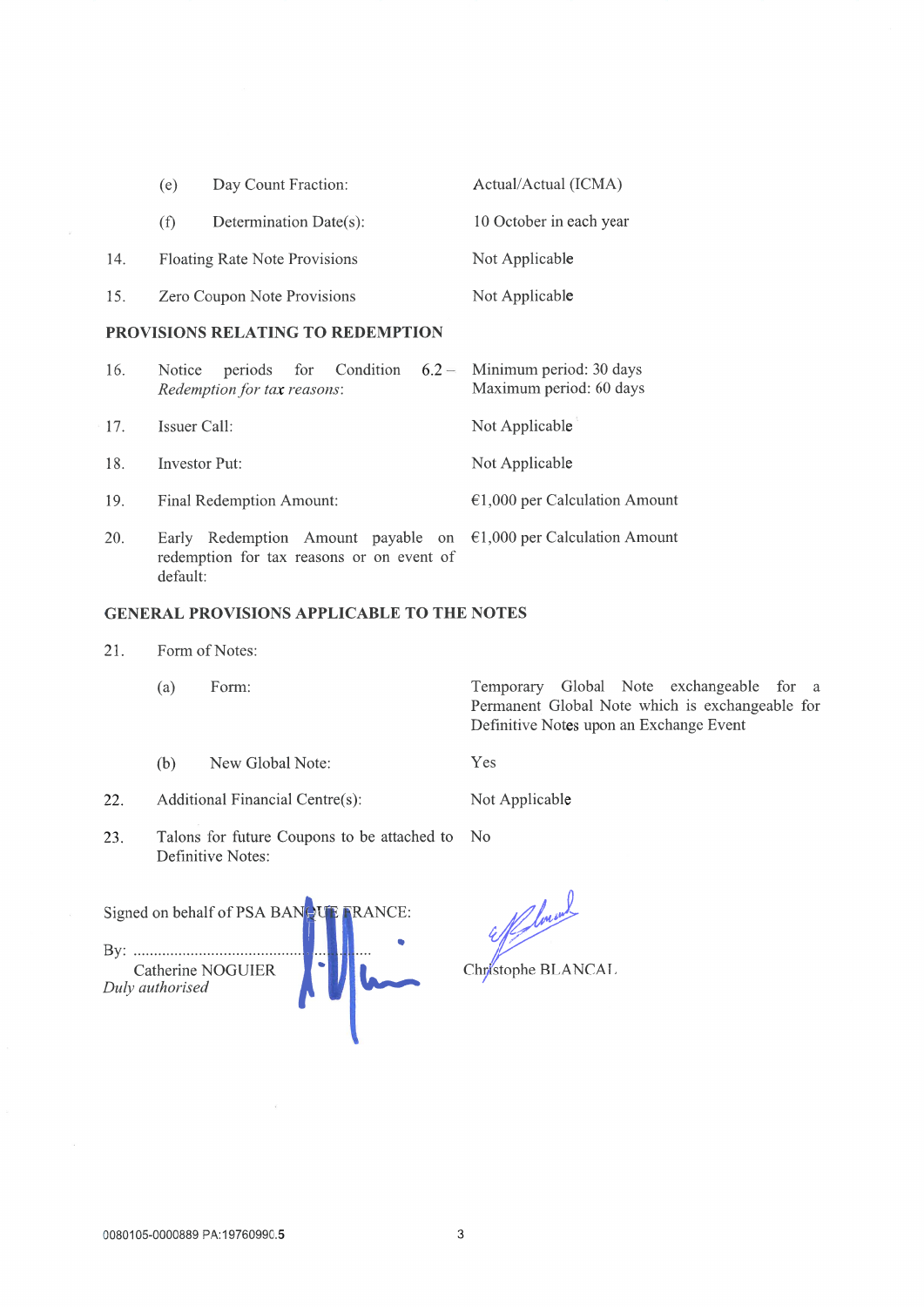#### **PART B – OTHER INFORMATION**

### **1. LISTING AND ADMISSION TO TRADING**

| <b>RATINGS</b> |                                                                                               |                                                                                                                                                                    |
|----------------|-----------------------------------------------------------------------------------------------|--------------------------------------------------------------------------------------------------------------------------------------------------------------------|
| (iii)          | Estimate of total expenses related to $\epsilon$ 4,300 (listing fee)<br>admission to trading: |                                                                                                                                                                    |
| (i)            | Admission to trading                                                                          | Application has been made by the Issuer (or on its<br>behalf) for the Notes to be admitted to trading on the<br>regulated market with effect from 10 October 2017. |
| (i)            | Listing                                                                                       | Euronext Paris S.A.                                                                                                                                                |

Ratings: The Notes to be issued are expected to be rated BBB (stable outlook) by Standard & Poor's Credit Market Services France S.A.S (**S&P**) and Baa1 (stable outlook) by Moody's Investors Service Ltd. (**Moody's**).

> Each of S&P and Moody's is established in the European Union and is registered under Regulation (EC) No. 1060/2009 (as amended) (the **CRA Regulation**).

## **3. INTERESTS OF NATURAL AND LEGAL PERSONS INVOLVED IN THE ISSUE**

Save for any fees payable to the Joint Lead Managers, so far as the Issuer is aware, no person involved in the issue of the Notes has an interest material to the offer. The Joint Lead Managers and their affiliates have engaged, and may in the future engage, in investment banking and/or commercial banking transactions with, and may perform other services for, the Issuer and its affiliates in the ordinary course of business.

# **4. YIELD**

Indication of yield: 0.727 per cent.

The yield is calculated at the Issue Date on the basis of the Issue Price. It is not an indication of future yield.

#### **5. OPERATIONAL INFORMATION**

(i) ISIN: XS1694212181

(ii) Common Code: 169421218

(iii) Any clearing system(s) other than Euroclear and Clearstream, Luxembourg and the relevant identification number(s): Not Applicable